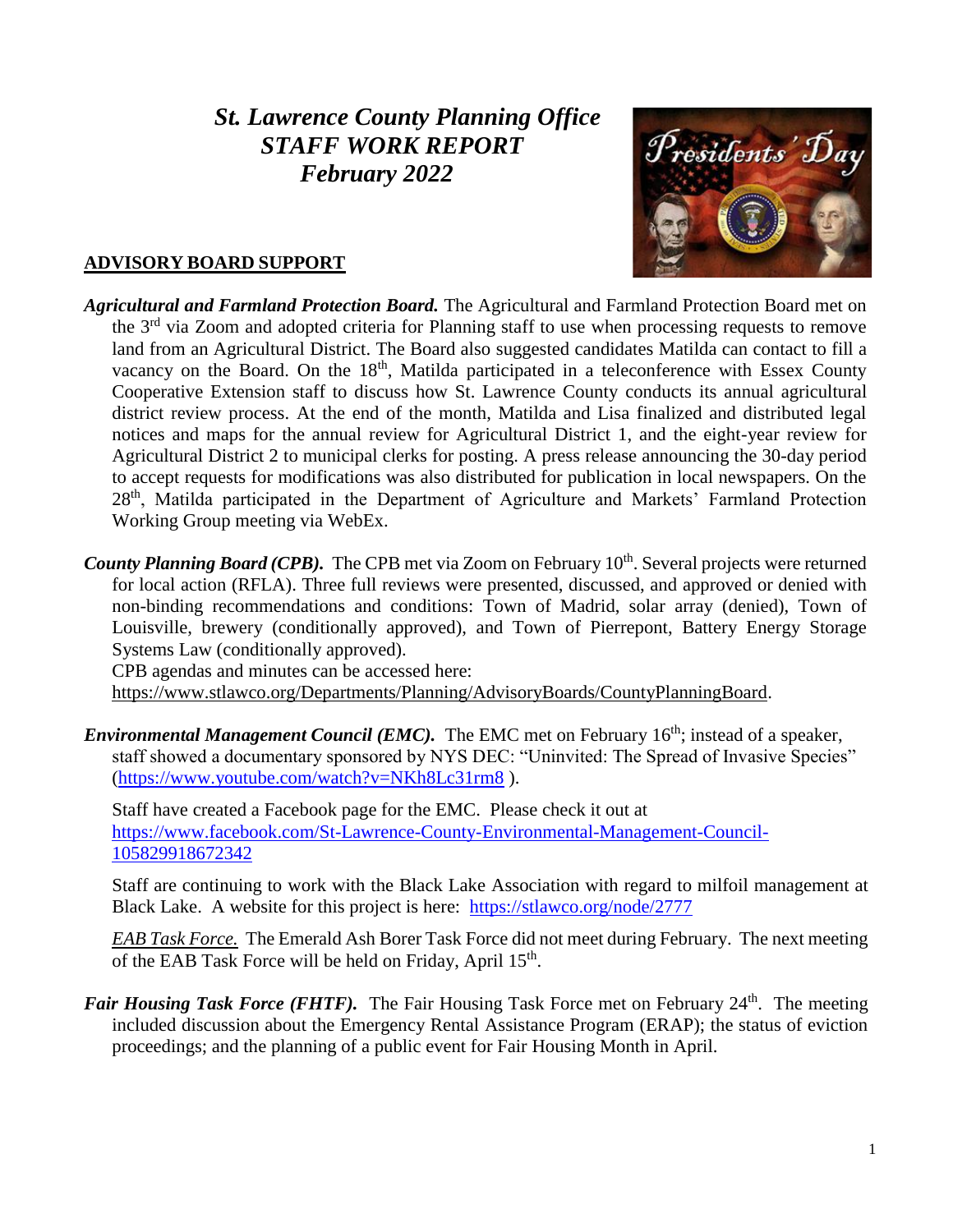## **BOARD OF LEGISLATORS**

- *Countywide Broadband Assessment.* Staff continues to work with a BOL committee to develop an implementation plan for the completed [broadband study.](https://stlawco.org/Broadband-Study) In February, staff coordinated and participated in two Committee meetings; participated in a broadband webinar; had two working sessions with DANC; prepared letters of support for an application to USDA ReConnect; and prepared comments for the NYS Public Service Commission.
- *Jones & Laughlin (J&L) Site.* There was no scheduled DEC technical conference call in February; DEC has proposed to move from monthly to less frequent calls, but has not yet identified a schedule.

## **COMMUNITY / ECONOMIC DEVELOPMENT**

*Community Development Block Grants (CDBG).* The Planning Office administers four open grants: the 23<sup>rd</sup> round of the Direct Homeownership Assistance Program; the third round of its Countywide Housing Rehabilitation Program (CHRP 3); the recently-funded SLC-CARES award to conduct housing rehabilitation for populations vulnerable to COVID-1; and the even more-recently awarded fourth round of the Countywide Housing Rehabilitation program (CHRP 4).

During February, staff held a Public Hearing to inform people about progress made to date with CHRP 3. The Planning Office submitted a Request for Release of Funds to NYS OCR for the SLC-CARES program. Staff submitted the Grant Agreement and associated documents to OCR as part of getting CHRP 4 ready to request a Release of Funds.

- *Lead Hazard Abatement Program*. This \$1 million award from the US Department of Housing and Urban Development (HUD) is providing lead-based paint stabilization, or abatement assistance, to low- and moderate-income households throughout the county. By the end of February, the Planning Office reports that 13 units have been completed, and 5 units are in the construction process, and 9 clients are in an application phase.
- *Recreation.* Staff are actively following a handful of organizations and attending webinars that address developing recreational assets in rural communities.

### **GEOGRAPHIC INFORMATION SYSTEM**

*Board of Elections (BOE).* Staff assisted the BOE with a project to update election district boundaries to comply with the new legislative districts. Also, this project required geocoding (address finding) registered voter addresses to check their legislative and election district designation.

### *County Enterprise GIS*.

- <https://gis.stlawco.org/portal/home/index.html>
- GIS Web App: Proposed Solar sites in the County: Updated with recent Madrid solar project (Acer Solar). [https://gis.stlawco.org/portal/apps/View/index.html?appid=6f3d7fb0923448ed90c3385eb0f8a87](https://gis.stlawco.org/portal/apps/View/index.html?appid=6f3d7fb0923448ed90c3385eb0f8a872)2
- GIS Web Map: 2021 Septic Repair Program Waterbodies with 250' Buffer: <https://gis.stlawco.org/portal/home/webmap/viewer.html?webmap=d8a8b0c7e637400a9c269323b7670a19>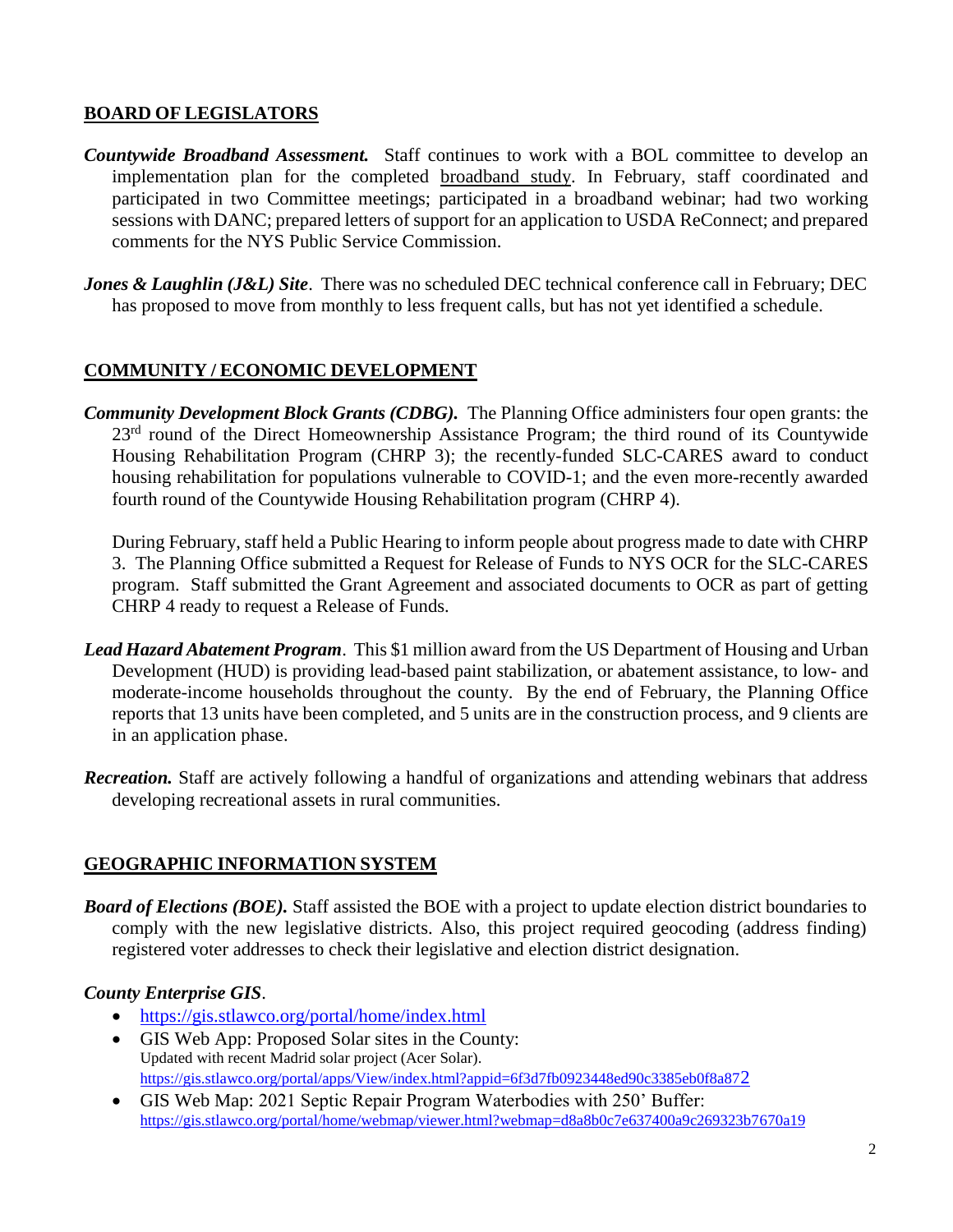- *COVID-19 Mapping.* Effective the 18<sup>th</sup>, the daily preparation of new and active COVID19 cases by town and region was discontinued. Planning Office staff continue to assist Public Health with daily confirmation counts.
- *Emergency Management Services.* Staff continue to provide GIS assistance to this department as their GIS workflows evolve. In partnership with SLC Real Property, Staff is assisting with the publication of an address dataset that will be frequently updated and easily accessible for County GIS users.
- *SLC IDA.* Staff is assisting with a project to move and process GIS data from a consultant to the IDA.

## **GRANTS**

- *Grants Notice Distribution.* The Grants Notice is distributed to County Department Heads, Legislators, Superintendents of Schools, local municipal officials and approximately 350 additional individuals representing organizations throughout the North Country.
- *Hazard Mitigation Plan, 5-Year Update*. Staff are assisting Emergency Services with the required fiveyear update of the SLC Multi-Jurisdictional All-Hazard Mitigation Plan. In February, staff participated in public meetings to share the draft HMP and gather public input.
- *Septic Repair Program.* The County has funds from the NYS Environmental Facilities Corporation (EFC) to repair or replace deficient septic tanks within 250 feet of the St. Lawrence River in communities west of Ogdensburg, and along the lower portion of the Raquette River (from Norfolk through Massena).

## **PLANNING MATTERS**

- *Large Scale Solar.* Staff is monitoring two projects in the County: [Rich Road Solar and Storage](https://www.edf-re.com/project/rich-road-solar/) and [North](https://www.northsideenergycenter.com/) [Side Energy Center.](https://www.northsideenergycenter.com/)
- **Town of Hammond.** Staff is assisting with text and dimension updates to their land use regulations.
- **Town of Potsdam.** Staff made changes to the Town's zoning map to reflect a recent zoning change.
- *Town of Rossie.* Staff prepared a draft Memorandum of Understanding (MOU) to revise the Town's existing site plan and subdivision regulations. Over a projected nine month timeline, Staff will assist the Town in all of the needed steps to reach full state land use regulation compliance.
- *Town of Stockholm.* On the 23<sup>rd</sup>, Matilda participated in a virtual meeting with Town of Stockholm's Supervisor, Assessor, Code Enforcement Office, Planning Board member and land owner to examine a zoning map revision, or text amendments to accommodate additional commercial uses in the Rural District in and around County Routes 49 and 54. Matilda collected and provided satellite, wetland, and soils information for the surrounding area, as well as sample definitions and land use regulations used elsewhere in the county to accommodate agribusinesses, sawmills and billboards.
- *Website.* Lisa and Dakota, with staff input, continue to work on updating/editing the Planning Office page on the County's new website.